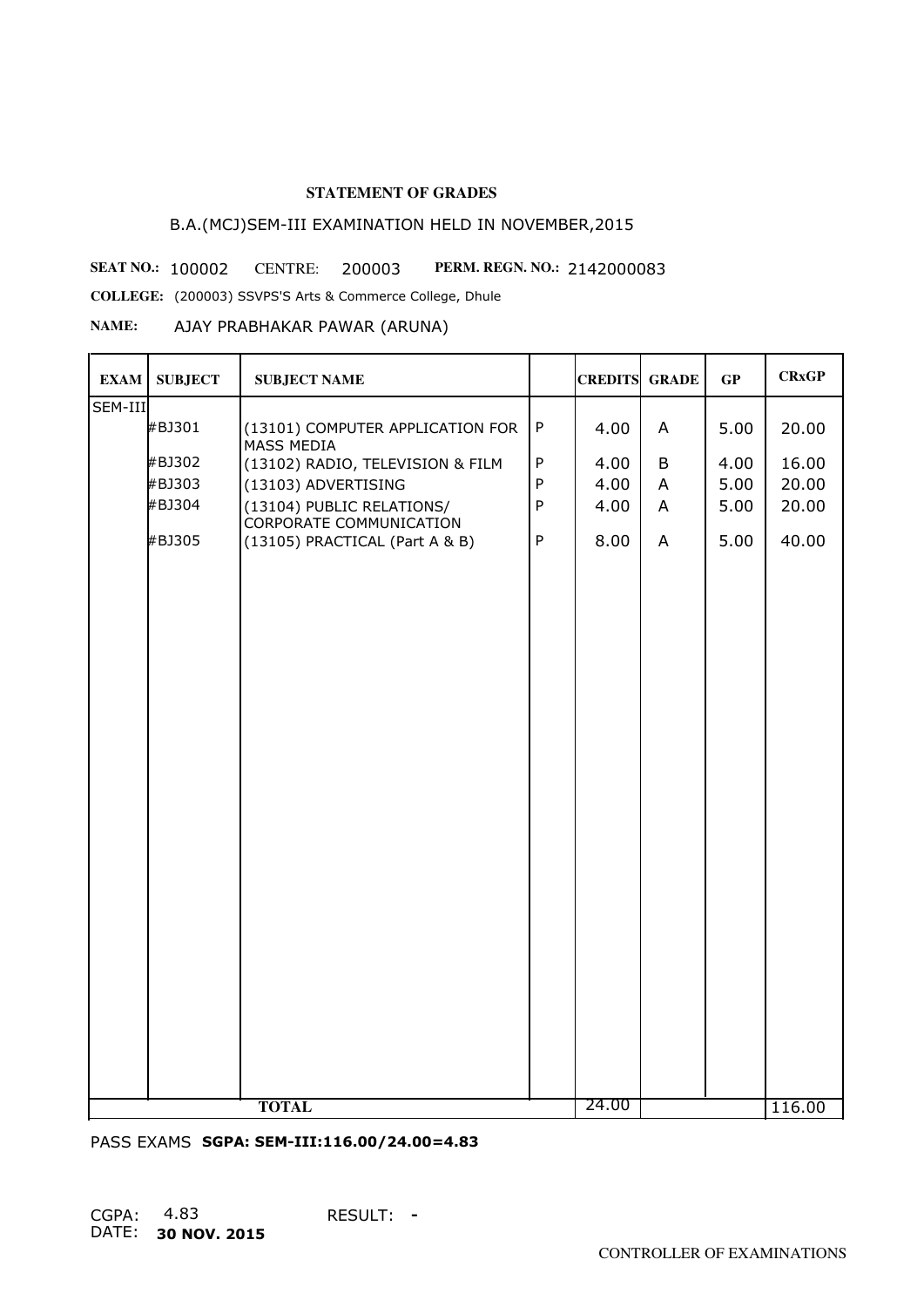# B.A.(MCJ)SEM-III EXAMINATION HELD IN NOVEMBER,2015

**SEAT NO.: 100012 CENTRE: 200003 PERM. REGN. NO.: 2142000087** 

**COLLEGE:** (200003) SSVPS'S Arts & Commerce College, Dhule

**NAME:** LANDGE ROHIT SUNIL (ALKA)

| <b>EXAM</b> | <b>SUBJECT</b> | <b>SUBJECT NAME</b>                                  |              | <b>CREDITS GRADE</b> |   | GP   | <b>CRxGP</b> |
|-------------|----------------|------------------------------------------------------|--------------|----------------------|---|------|--------------|
| SEM-III     |                |                                                      |              |                      |   |      |              |
|             | #BJ301         | (13101) COMPUTER APPLICATION FOR<br>MASS MEDIA       | ${\sf P}$    | 4.00                 | B | 4.00 | 16.00        |
|             | #BJ302         | (13102) RADIO, TELEVISION & FILM                     | ${\sf P}$    | 4.00                 | B | 4.00 | 16.00        |
|             | #BJ303         | (13103) ADVERTISING                                  | $\mathsf{P}$ | 4.00                 | A | 5.00 | 20.00        |
|             | #BJ304         | (13104) PUBLIC RELATIONS/<br>CORPORATE COMMUNICATION | ${\sf P}$    | 4.00                 | A | 5.00 | 20.00        |
|             | #BJ305         | (13105) PRACTICAL (Part A & B)                       | $\mathsf{P}$ | 8.00                 | B | 4.00 | 32.00        |
|             |                |                                                      |              |                      |   |      |              |
|             |                |                                                      |              |                      |   |      |              |
|             |                |                                                      |              |                      |   |      |              |
|             |                |                                                      |              |                      |   |      |              |
|             |                |                                                      |              |                      |   |      |              |
|             |                |                                                      |              |                      |   |      |              |
|             |                |                                                      |              |                      |   |      |              |
|             |                |                                                      |              |                      |   |      |              |
|             |                |                                                      |              |                      |   |      |              |
|             |                |                                                      |              |                      |   |      |              |
|             |                |                                                      |              |                      |   |      |              |
|             |                |                                                      |              |                      |   |      |              |
|             |                |                                                      |              |                      |   |      |              |
|             |                |                                                      |              |                      |   |      |              |
|             |                |                                                      |              |                      |   |      |              |
|             |                |                                                      |              |                      |   |      |              |
|             |                |                                                      |              |                      |   |      |              |
|             |                |                                                      |              | 24.00                |   |      |              |
|             | <b>TOTAL</b>   |                                                      |              |                      |   |      | 104.00       |

PASS EXAMS **SGPA: SEM-III:104.00/24.00=4.33**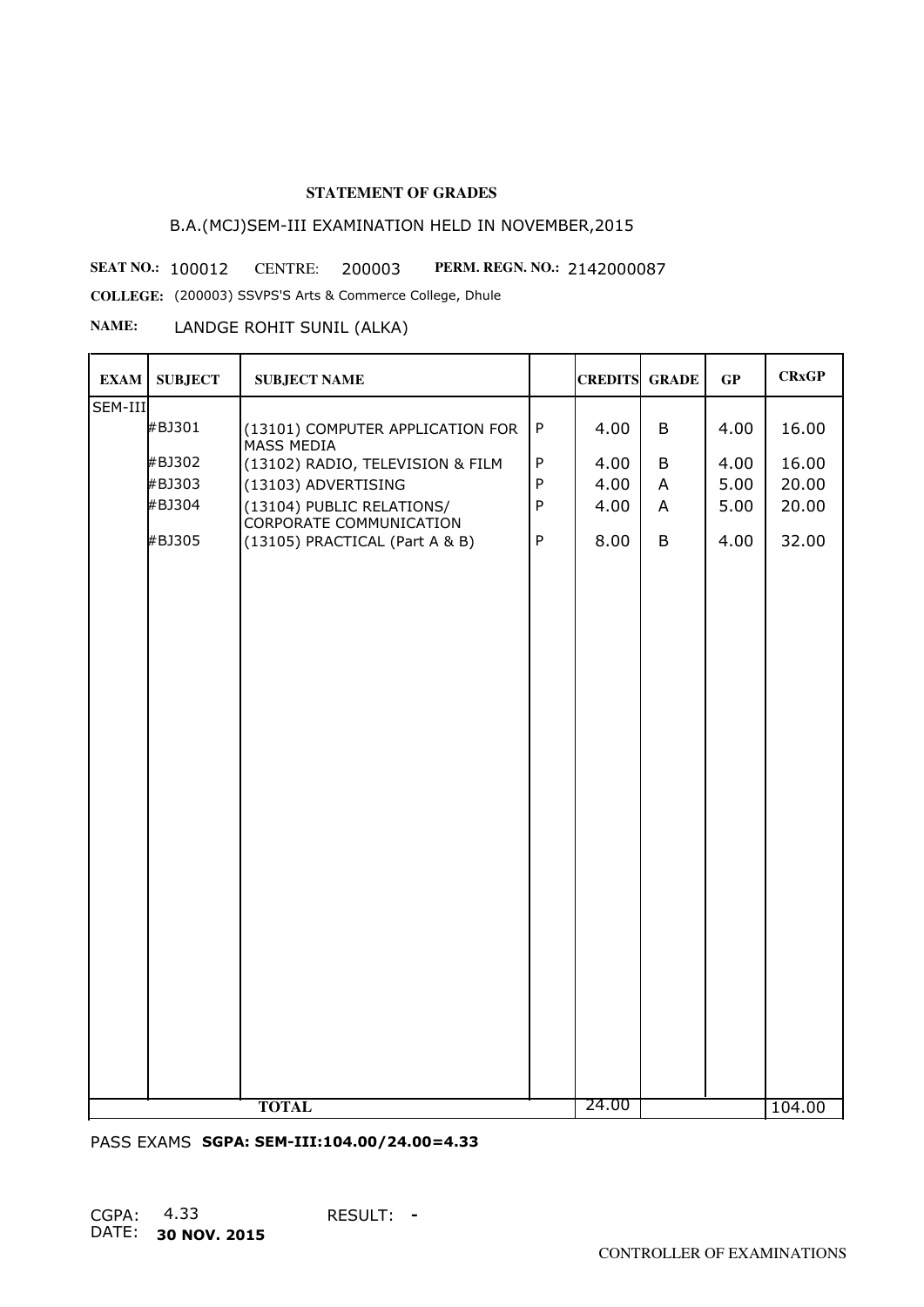# B.A.(MCJ)SEM-III EXAMINATION HELD IN NOVEMBER,2015

**SEAT NO.: 100014 CENTRE: 200003 PERM. REGN. NO.: 2142000089** 

**COLLEGE:** (200003) SSVPS'S Arts & Commerce College, Dhule

#### **NAME:** MANGESH SURESH VANIKAR (KAMAL)

| <b>EXAM</b> | <b>SUBJECT</b> | <b>SUBJECT NAME</b>                                         |             | <b>CREDITS GRADE</b> |             | GP   | <b>CRxGP</b> |
|-------------|----------------|-------------------------------------------------------------|-------------|----------------------|-------------|------|--------------|
| SEM-III     |                |                                                             |             |                      |             |      |              |
|             | #BJ301         | (13101) COMPUTER APPLICATION FOR<br>MASS MEDIA              | $\mathsf F$ | 4.00                 | F           | 0.00 | 0.00         |
|             | #BJ302         | (13102) RADIO, TELEVISION & FILM                            | $\mathsf F$ | 4.00                 | $\mathsf F$ | 0.00 | 0.00         |
|             | #BJ303         | (13103) ADVERTISING                                         | $\mathsf F$ | 4.00                 | $\mathsf F$ | 0.00 | 0.00         |
|             | #BJ304         | (13104) PUBLIC RELATIONS/<br><b>CORPORATE COMMUNICATION</b> | $\mathsf F$ | 4.00                 | F           | 0.00 | 0.00         |
|             | #BJ305         | (13105) PRACTICAL (Part A & B)                              | $\mathsf F$ | 8.00                 | $\mathsf F$ | 0.00 | 0.00         |
|             |                |                                                             |             |                      |             |      |              |
|             |                |                                                             |             |                      |             |      |              |
|             |                |                                                             |             |                      |             |      |              |
|             |                |                                                             |             |                      |             |      |              |
|             |                |                                                             |             |                      |             |      |              |
|             |                |                                                             |             |                      |             |      |              |
|             |                |                                                             |             |                      |             |      |              |
|             |                |                                                             |             |                      |             |      |              |
|             |                |                                                             |             |                      |             |      |              |
|             |                |                                                             |             |                      |             |      |              |
|             |                |                                                             |             |                      |             |      |              |
|             |                |                                                             |             |                      |             |      |              |
|             |                |                                                             |             |                      |             |      |              |
|             |                |                                                             |             |                      |             |      |              |
|             |                |                                                             |             |                      |             |      |              |
|             |                |                                                             |             |                      |             |      |              |
|             |                |                                                             |             |                      |             |      |              |
|             |                | <b>TOTAL</b>                                                |             | 24.00                |             |      | 0.00         |

PASS EXAMS **SGPA: SEM-III:0.00/24.00=0.00**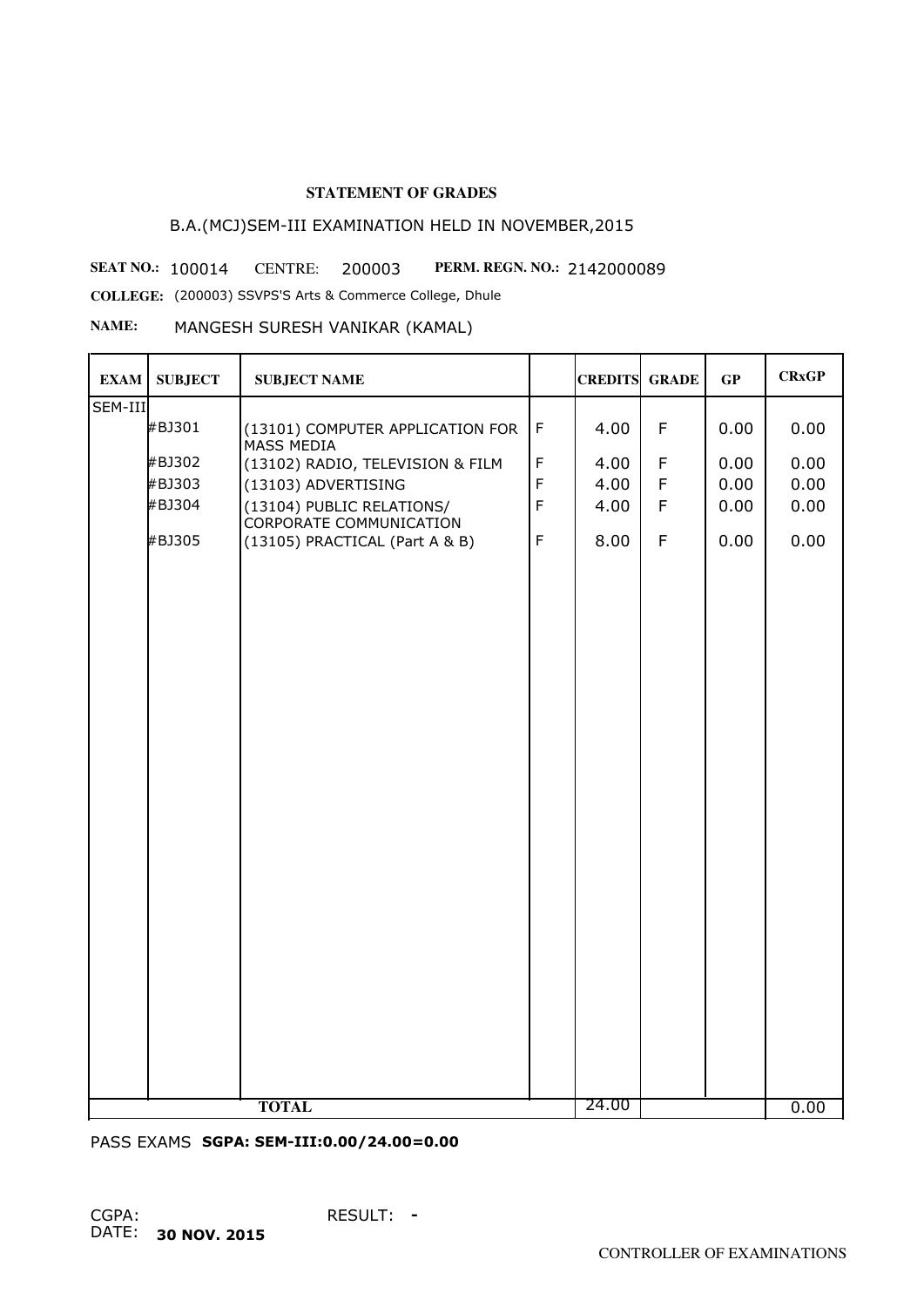# B.A.(MCJ)SEM-III EXAMINATION HELD IN NOVEMBER,2015

**SEAT NO.: 100020 CENTRE: 200003 PERM. REGN. NO.: 2142000090** 

**COLLEGE:** (200003) SSVPS'S Arts & Commerce College, Dhule

## **NAME:** PATIL MAYUR SUNIL (ANITA)

| <b>EXAM</b> | <b>SUBJECT</b> | <b>SUBJECT NAME</b>                                         |              | <b>CREDITS GRADE</b> |              | GP   | <b>CRxGP</b> |
|-------------|----------------|-------------------------------------------------------------|--------------|----------------------|--------------|------|--------------|
| SEM-III     |                |                                                             |              |                      |              |      |              |
|             | #BJ301         | (13101) COMPUTER APPLICATION FOR<br>MASS MEDIA              | $\sf P$      | 4.00                 | D            | 2.00 | 8.00         |
|             | #BJ302         | (13102) RADIO, TELEVISION & FILM                            | $\mathsf F$  | 4.00                 | F            | 0.00 | 0.00         |
|             | #BJ303         | (13103) ADVERTISING                                         | $\mathsf{P}$ | 4.00                 | $\mathsf{C}$ | 3.00 | 12.00        |
|             | #BJ304         | (13104) PUBLIC RELATIONS/<br><b>CORPORATE COMMUNICATION</b> | $\sf P$      | 4.00                 | D            | 2.00 | 8.00         |
|             | #BJ305         | (13105) PRACTICAL (Part A & B)                              | $\mathsf{P}$ | 8.00                 | B            | 4.00 | 32.00        |
|             |                |                                                             |              |                      |              |      |              |
|             |                |                                                             |              |                      |              |      |              |
|             |                |                                                             |              |                      |              |      |              |
|             |                |                                                             |              |                      |              |      |              |
|             |                |                                                             |              |                      |              |      |              |
|             |                |                                                             |              |                      |              |      |              |
|             |                |                                                             |              |                      |              |      |              |
|             |                |                                                             |              |                      |              |      |              |
|             |                |                                                             |              |                      |              |      |              |
|             |                |                                                             |              |                      |              |      |              |
|             |                |                                                             |              |                      |              |      |              |
|             |                |                                                             |              |                      |              |      |              |
|             |                |                                                             |              |                      |              |      |              |
|             |                |                                                             |              |                      |              |      |              |
|             |                |                                                             |              |                      |              |      |              |
|             |                |                                                             |              |                      |              |      |              |
|             |                | <b>TOTAL</b>                                                |              | 24.00                |              |      | 60.00        |

PASS EXAMS **SGPA: SEM-III:60.00/24.00=2.50**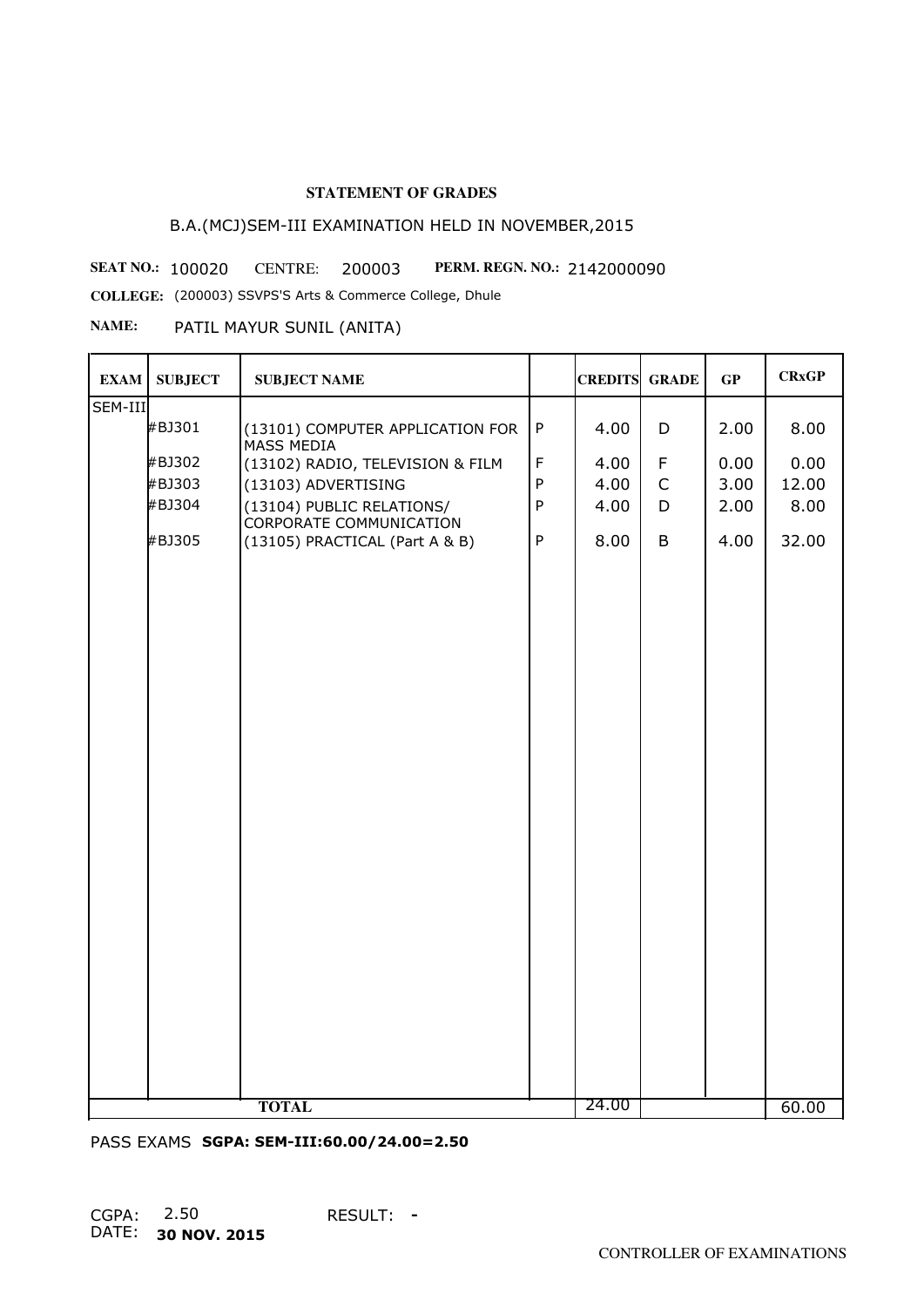# B.A.(MCJ)SEM-III EXAMINATION HELD IN NOVEMBER,2015

**SEAT NO.: 100021 CENTRE: 200003 PERM. REGN. NO.: 2142000091** 

**COLLEGE:** (200003) SSVPS'S Arts & Commerce College, Dhule

# **NAME:** PATIL SAGAR POPAT (MANGALBAI)

| <b>EXAM</b>  | <b>SUBJECT</b> | <b>SUBJECT NAME</b>                                         |              | <b>CREDITS GRADE</b> |                | GP   | <b>CRxGP</b> |
|--------------|----------------|-------------------------------------------------------------|--------------|----------------------|----------------|------|--------------|
| SEM-III      |                |                                                             |              |                      |                |      |              |
|              | #BJ301         | (13101) COMPUTER APPLICATION FOR<br>MASS MEDIA              | ${\sf P}$    | 4.00                 | B              | 4.00 | 16.00        |
|              | #BJ302         | (13102) RADIO, TELEVISION & FILM                            | $\mathsf{P}$ | 4.00                 | B              | 4.00 | 16.00        |
|              | #BJ303         | (13103) ADVERTISING                                         | $\mathsf{P}$ | 4.00                 | A              | 5.00 | 20.00        |
|              | #BJ304         | (13104) PUBLIC RELATIONS/<br><b>CORPORATE COMMUNICATION</b> | $\mathsf{P}$ | 4.00                 | $\overline{O}$ | 6.00 | 24.00        |
|              | #BJ305         | (13105) PRACTICAL (Part A & B)                              | P            | 8.00                 | A              | 5.00 | 40.00        |
|              |                |                                                             |              |                      |                |      |              |
|              |                |                                                             |              |                      |                |      |              |
|              |                |                                                             |              |                      |                |      |              |
|              |                |                                                             |              |                      |                |      |              |
|              |                |                                                             |              |                      |                |      |              |
|              |                |                                                             |              |                      |                |      |              |
|              |                |                                                             |              |                      |                |      |              |
|              |                |                                                             |              |                      |                |      |              |
|              |                |                                                             |              |                      |                |      |              |
|              |                |                                                             |              |                      |                |      |              |
|              |                |                                                             |              |                      |                |      |              |
|              |                |                                                             |              |                      |                |      |              |
|              |                |                                                             |              |                      |                |      |              |
|              |                |                                                             |              |                      |                |      |              |
|              |                |                                                             |              |                      |                |      |              |
|              |                |                                                             |              | 24.00                |                |      |              |
| <b>TOTAL</b> |                |                                                             |              |                      |                |      | 116.00       |

PASS EXAMS **SGPA: SEM-III:116.00/24.00=4.83**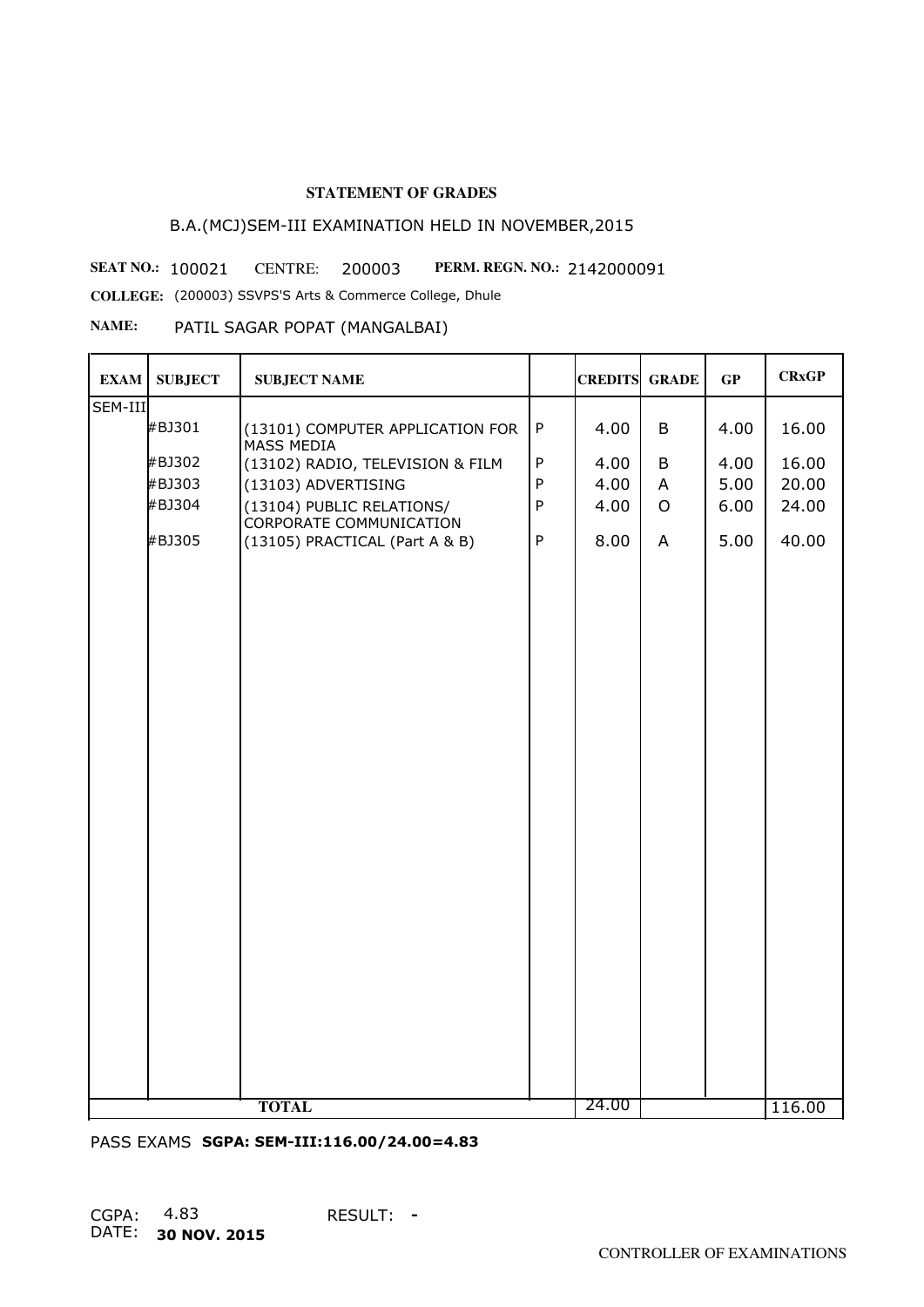# B.A.(MCJ)SEM-III EXAMINATION HELD IN NOVEMBER,2015

**SEAT NO.: 100025 CENTRE: 200003 PERM. REGN. NO.: 2142000092** 

**COLLEGE:** (200003) SSVPS'S Arts & Commerce College, Dhule

#### **NAME:** PINJARI AAMIN BHATU (PAKIJA)

| <b>EXAM</b> | <b>SUBJECT</b> | <b>SUBJECT NAME</b>                                         |              | <b>CREDITS GRADE</b> |                | GP   | <b>CRxGP</b> |
|-------------|----------------|-------------------------------------------------------------|--------------|----------------------|----------------|------|--------------|
| SEM-III     |                |                                                             |              |                      |                |      |              |
|             | #BJ301         | (13101) COMPUTER APPLICATION FOR<br>MASS MEDIA              | ${\sf P}$    | 4.00                 | A              | 5.00 | 20.00        |
|             | #BJ302         | (13102) RADIO, TELEVISION & FILM                            | $\mathsf{P}$ | 4.00                 | $\mathsf{C}$   | 3.00 | 12.00        |
|             | #BJ303         | (13103) ADVERTISING                                         | $\mathsf{P}$ | 4.00                 | A              | 5.00 | 20.00        |
|             | #BJ304         | (13104) PUBLIC RELATIONS/<br><b>CORPORATE COMMUNICATION</b> | ${\sf P}$    | 4.00                 | $\overline{A}$ | 5.00 | 20.00        |
|             | #BJ305         | (13105) PRACTICAL (Part A & B)                              | P            | 8.00                 | A              | 5.00 | 40.00        |
|             |                |                                                             |              |                      |                |      |              |
|             |                |                                                             |              |                      |                |      |              |
|             |                |                                                             |              |                      |                |      |              |
|             |                |                                                             |              |                      |                |      |              |
|             |                |                                                             |              |                      |                |      |              |
|             |                |                                                             |              |                      |                |      |              |
|             |                |                                                             |              |                      |                |      |              |
|             |                |                                                             |              |                      |                |      |              |
|             |                |                                                             |              |                      |                |      |              |
|             |                |                                                             |              |                      |                |      |              |
|             |                |                                                             |              |                      |                |      |              |
|             |                |                                                             |              |                      |                |      |              |
|             |                |                                                             |              |                      |                |      |              |
|             |                |                                                             |              |                      |                |      |              |
|             |                |                                                             |              |                      |                |      |              |
|             |                |                                                             |              | 24.00                |                |      |              |
|             | <b>TOTAL</b>   |                                                             |              |                      |                |      | 112.00       |

PASS EXAMS **SGPA: SEM-III:112.00/24.00=4.67**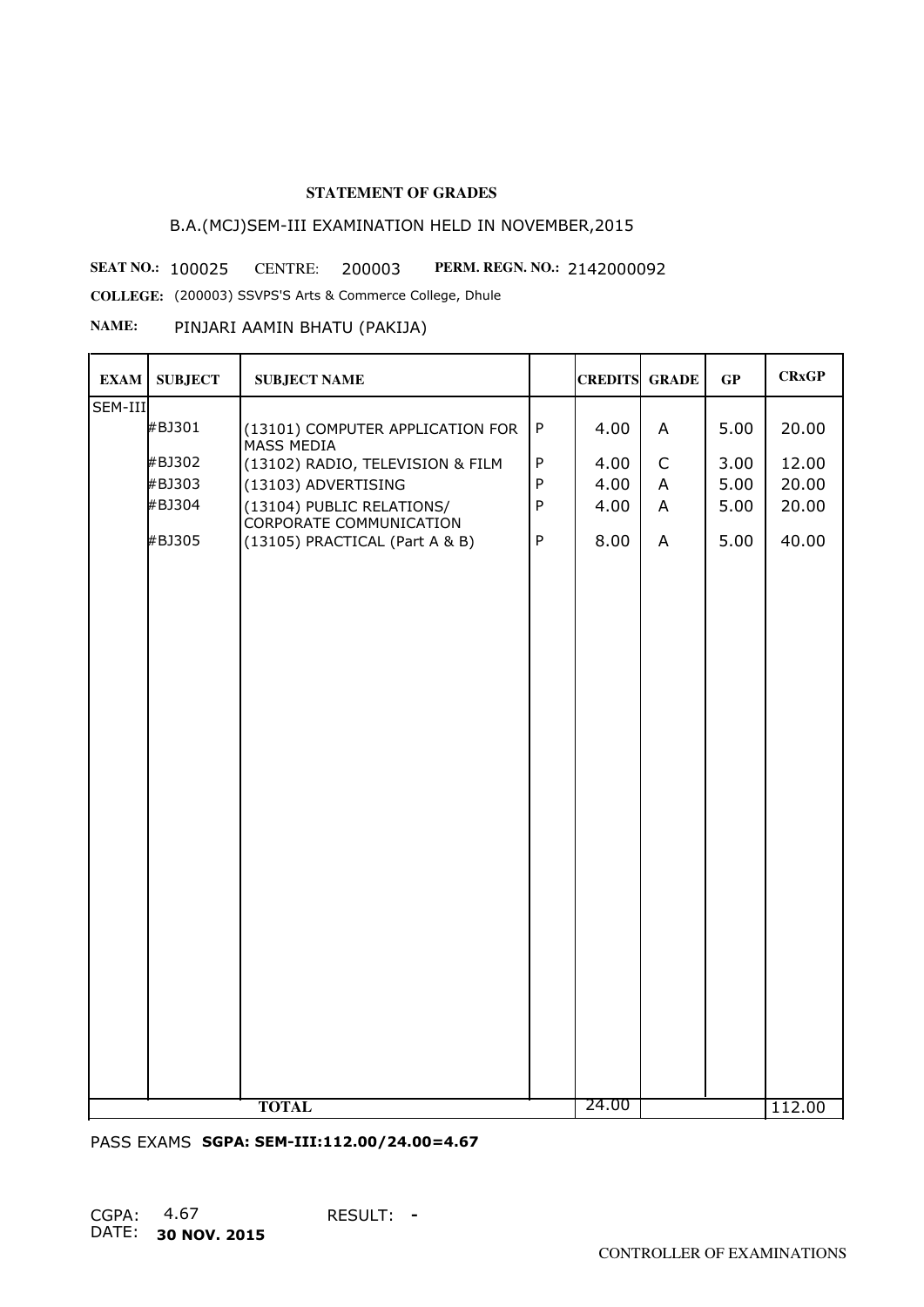# B.A.(MCJ)SEM-III EXAMINATION HELD IN NOVEMBER,2015

**SEAT NO.: 100030 CENTRE: 200003 PERM. REGN. NO.: 2142000094 COLLEGE:** (200003) SSVPS'S Arts & Commerce College, Dhule

#### **NAME:** SONAR KAUSTUBH RAJENDRA (MANISHA)

| <b>EXAM</b> | <b>SUBJECT</b> | <b>SUBJECT NAME</b>                                         |              | <b>CREDITS GRADE</b> |   | GP   | <b>CRxGP</b> |
|-------------|----------------|-------------------------------------------------------------|--------------|----------------------|---|------|--------------|
| SEM-III     |                |                                                             |              |                      |   |      |              |
|             | #BJ301         | (13101) COMPUTER APPLICATION FOR<br>MASS MEDIA              | ${\sf P}$    | 4.00                 | A | 5.00 | 20.00        |
|             | #BJ302         | (13102) RADIO, TELEVISION & FILM                            | $\sf P$      | 4.00                 | B | 4.00 | 16.00        |
|             | #BJ303         | (13103) ADVERTISING                                         | $\sf P$      | 4.00                 | A | 5.00 | 20.00        |
|             | #BJ304         | (13104) PUBLIC RELATIONS/<br><b>CORPORATE COMMUNICATION</b> | $\sf P$      | 4.00                 | A | 5.00 | 20.00        |
|             | #BJ305         | (13105) PRACTICAL (Part A & B)                              | $\mathsf{P}$ | 8.00                 | B | 4.00 | 32.00        |
|             |                |                                                             |              |                      |   |      |              |
|             |                |                                                             |              |                      |   |      |              |
|             |                |                                                             |              |                      |   |      |              |
|             |                |                                                             |              |                      |   |      |              |
|             |                |                                                             |              |                      |   |      |              |
|             |                |                                                             |              |                      |   |      |              |
|             |                |                                                             |              |                      |   |      |              |
|             |                |                                                             |              |                      |   |      |              |
|             |                |                                                             |              |                      |   |      |              |
|             |                |                                                             |              |                      |   |      |              |
|             |                |                                                             |              |                      |   |      |              |
|             |                |                                                             |              |                      |   |      |              |
|             |                |                                                             |              |                      |   |      |              |
|             |                |                                                             |              |                      |   |      |              |
|             |                |                                                             |              |                      |   |      |              |
|             |                |                                                             |              |                      |   |      |              |
|             |                |                                                             |              |                      |   |      |              |
|             |                | <b>TOTAL</b>                                                |              | 24.00                |   |      | 108.00       |

PASS EXAMS **SGPA: SEM-III:108.00/24.00=4.50**